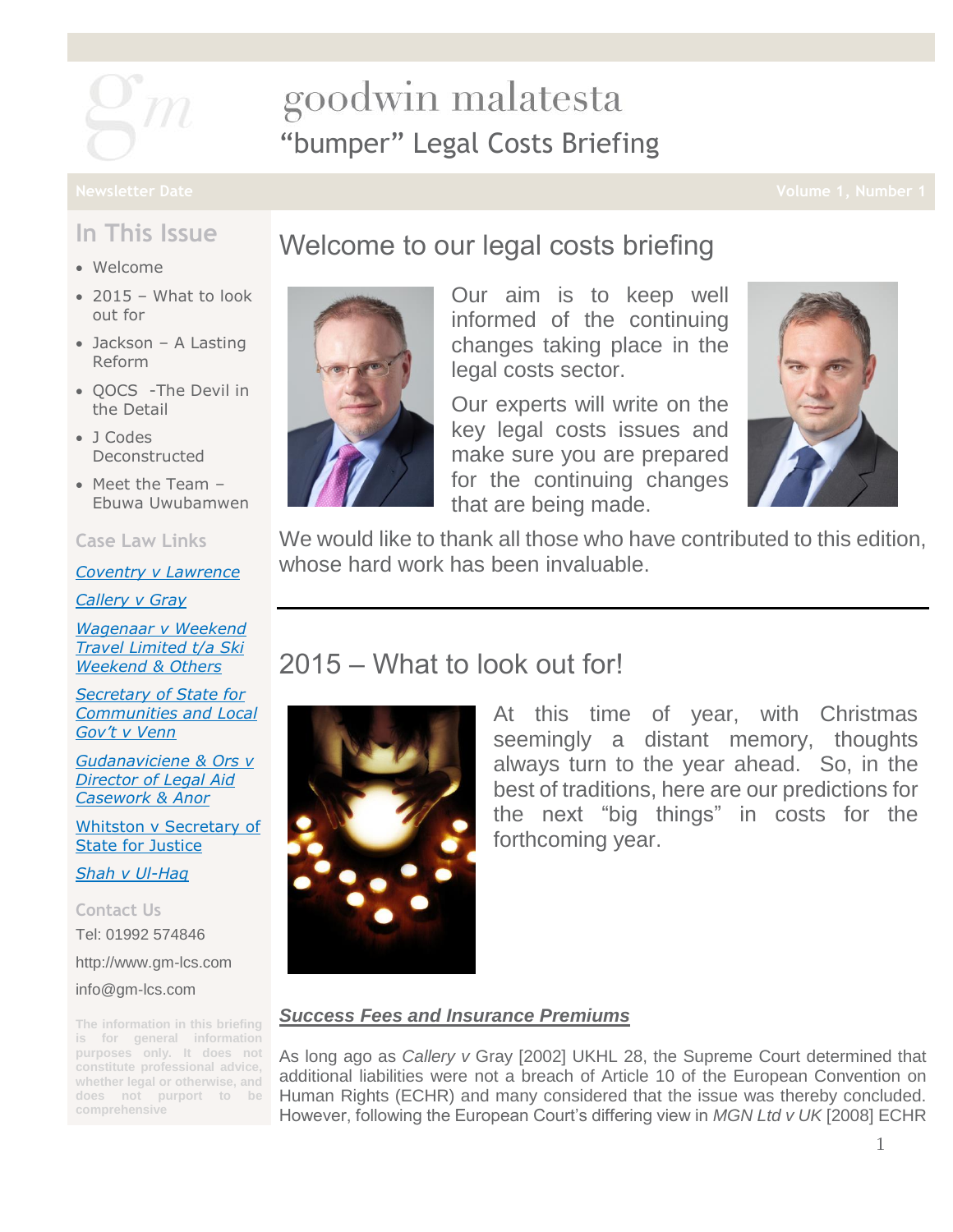1255, the Supreme Court felt it was able to review the matter and in *Coventry v Lawrence* [2014] UKSC 46, it concluded that additional liabilities may breach Article 6 of ECHR and/or Article 1 of the First Protocol of the Convention. The hearing was adjourned to allow representations from interveners and has been relisted for 9-11 February 2015.

If the court holds that additional liabilities are a breach of Article 6, it may make a declaration of incompatibility (s4 Human Rights Act 1998). This could be backdated (Schedule 2, s1(2) Human Rights Act 1998) and the court has the option to award damages, but only if such an award would provide just satisfaction (s8 (2), (3) and (4) Human Rights Act 1998). It is worth noting that such a declaration is not the only avenue available to the court, who may determine that there has, in the event, been no breach at all.

However, if the Supreme Court does consider that additional liabilities are incompatible with human rights legislation, then the following questions arise:

- $\triangleright$  Would insurers or self-insured companies who have been paying out millions in additional liabilities for the last fourteen years seek to bring claims to recoup those payments?
- $\triangleright$  What will happen to any cases still proceeding under the 'old' CFAs and for cases where additional liabilities are still payable (i.e. mesothelioma claims)?

#### *Fixed Costs*

At the Costs Law and Practice Conference, Lord Justice Jackson said that he considered the fixed costs scheme should be reviewed in much the same way that hourly rates are. He pointed out that the current levels were set by the Lord Chancellor at much lower amounts than he had recommended. However, defendants will be glad to note that there are no current plans to increase these.

Lord Jackson added that it is now time to *"take stock"* and develop a scheme for fixed costs in the lower reaches of the multi-track as well. Such a scheme would negate the need for budgets to be prepared and potentially save both the parties and the court time and costs as a consequence. In addition, it would reduce the defendant's costs liability in a greater number of cases; a particular concern for the government in cases involving government bodies.

Given their concerns over costs, it would be logical for politicians to consider this over the coming months, but with an election looming it is not yet clear whether they will actually do so.

#### *Damages Based Agreements*

The current regulations are going to be reviewed over the next year as, in Lord Jackson's words (to the Law Society Conference on *Commercial Litigation: "The Post-Jackson World"*), *"the regulations as drafted give rise to a large number of problems"*. A sentiment which was initially expressed by the Bar Council who said in February 2013 that the Regulations as drafted were not *"fit for purpose"* (Litigation Futures 25 February 2013*- Bar Council calls for changes as peers prepare to vote on new CFA and DBA rules*). It can only be hoped that the review will lead to a set of regulations which are fit for purpose some time in 2015.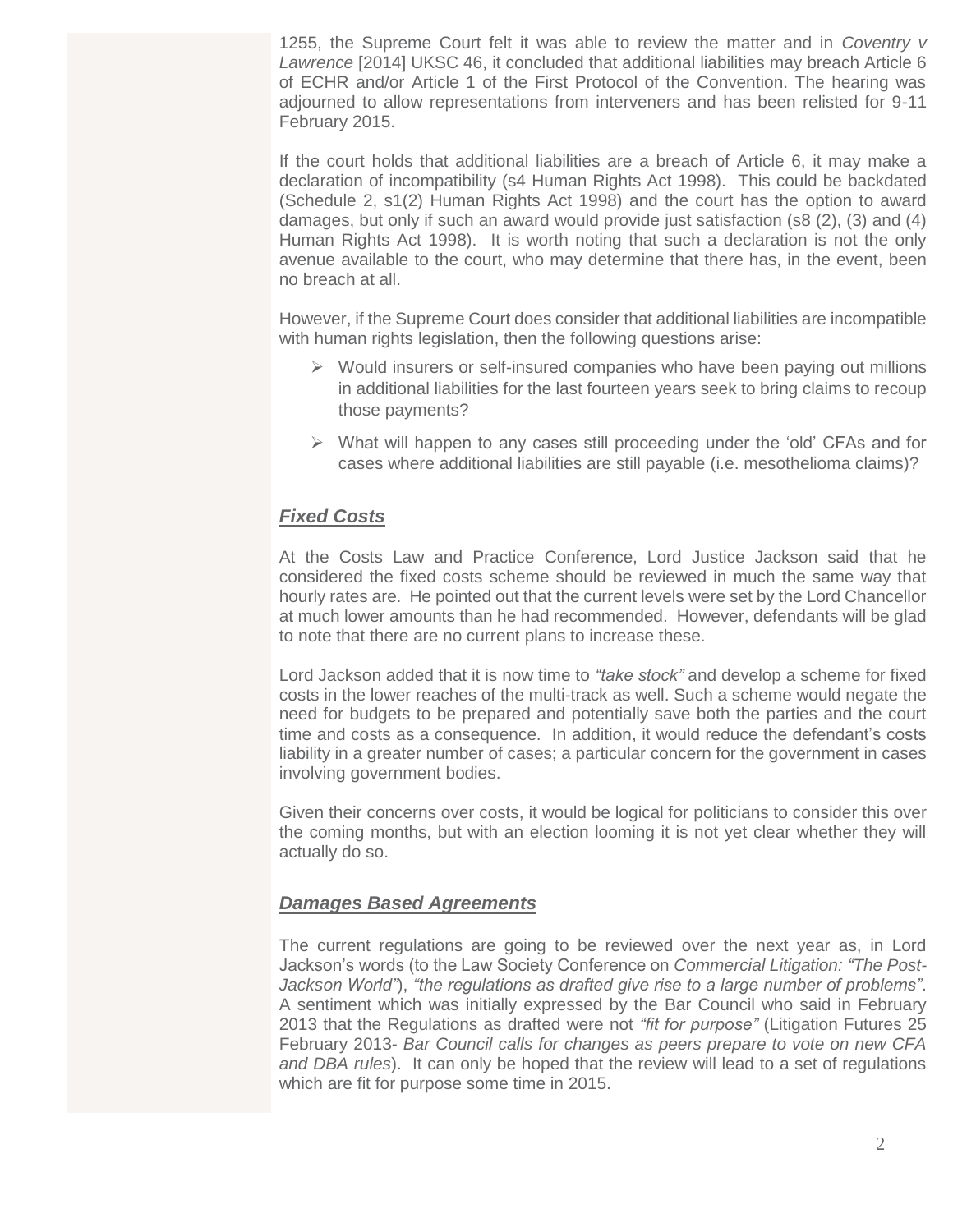Although Lord Jackson considered that there is a need for hybrid DBAs, pointing out that *"it is illogical that DBAs do not have similar flexibility"* to CFAs, the government ruled out consideration of these from the Civil Justice Council's review, which will therefore be limited to:

- $\triangleright$  Whether there should be two sets of regulations (one for civil proceedings and one for employment tribunals);
- $\triangleright$  To provide clarity as to what forms of litigation may not be used when a DBA is funding litigation;
- $\triangleright$  Whether defendants should be able to use DBAs:
- $\triangleright$  To clarify that the payment to the lawyer may only come from any damages paid and that this is to be a percentage of the sum ultimately received;
- $\triangleright$  Whether provisions for the termination of a DBA should be in the regulations.

Of course, DBAs would be far more attractive to defendants if hybrid DBAs were allowed, since such an agreement would allow defendant solicitors to be paid, even at a discounted rate in unsuccessful cases. Even if the committee decides that it is permissible for defendants to enter DBAs, it is still anticipated that the take-up amongst defendants is unlikely to be great.

#### *Part 36*

Edward Pepperall, QC has resurrected the sub-committee considering changes to the Part 36 rules. It is expected that these changes will come in with the April CPR updates, although currently it is unclear exactly what changes are to be made. The committee's remit, though, was to consider:

- $\triangleright$  whether Part 36 offers should state that the offer will be withdrawn after a certain number of days;
- $\triangleright$  whether a pre-action Part 36 offer should need court approval;
- $\triangleright$  issues with claimants not making genuine offers;
- $\triangleright$  the position with Part 36 offers and split trials;
- $\triangleright$  the position in relation to derisory offers;
- $\triangleright$  what the position should be when a Part 36 offer is not easily available; and
- $\triangleright$  excess technicality

Whether all of these were considered and will end up in the amendments will be seen closer to the time, but it can only be hoped that any changes will reduce the need to litigate quite so frequently on Part 36 issues.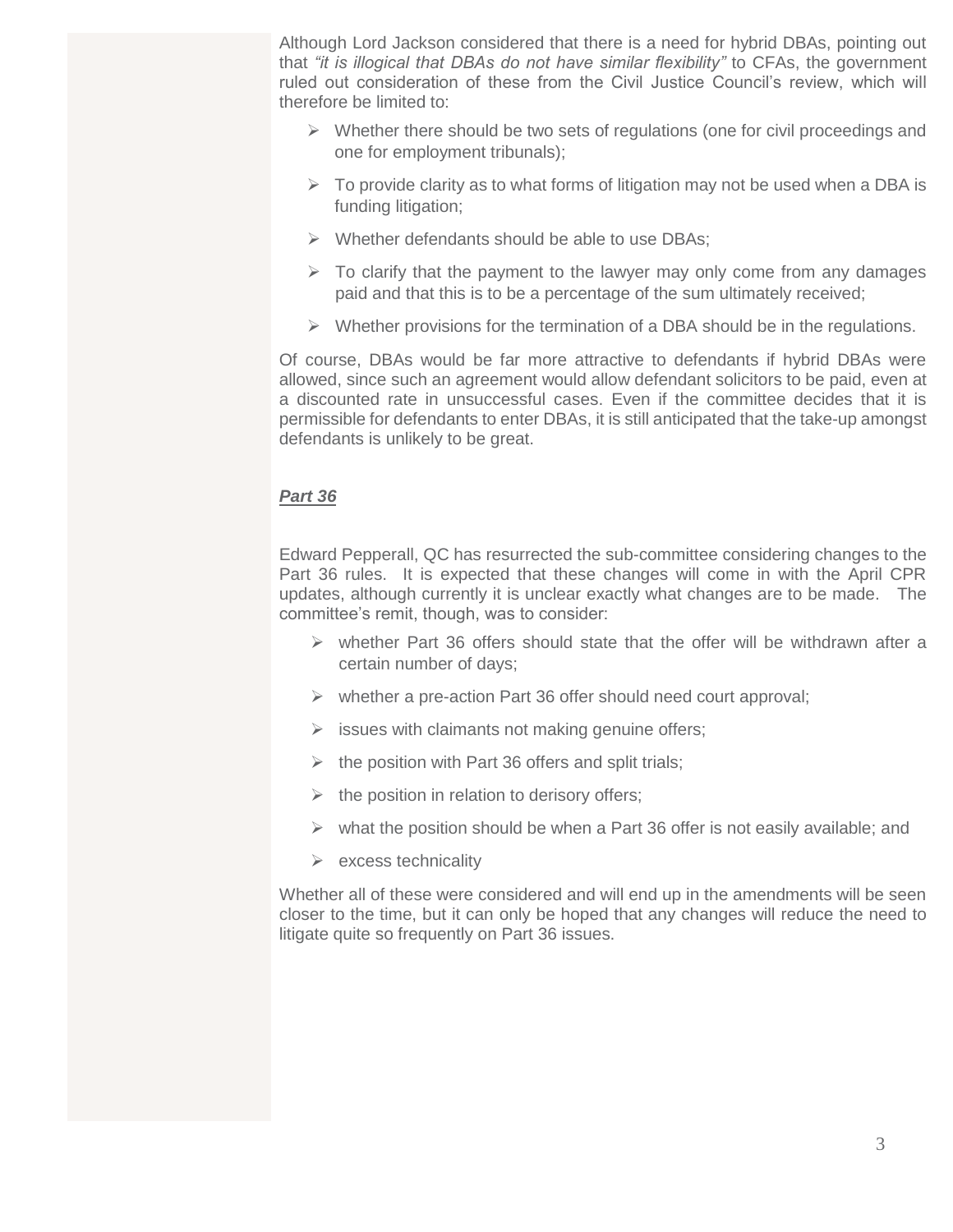### Jackson – A lasting reform!



Even as the ink dried on Lord Justice Jackson's Final Report, there was a rush by Government to introduce the reforms. This rush caused concern amongst a number of groups, including the Bar Council.

We look at how the reforms were implemented and whether "more haste and less speed" may have been appropriate.

As Dr. Mark Friston (Barrister and author of *Civil Costs: Law and Practice*) said in Litigation Futures (25 February 2013 - *Bar Council calls for changes as peers prepare to vote on new CFA and DBA rules*) that "*the situation is wholly unsatisfactory; issues of significant public interest require and deserve proper and detailed attention".*  Equally, the Law Society lobbied against what it referred to in Practical Law as *"unnecessarily premature implementation"*.

The National Audit Office report *Implementing Reforms to Civil Legal Aid* recently reached the same conclusion, stating that the Government did not *"think through the impact of the changes on the wider system early enough"*.

It is perhaps for these reasons that there have been a number of problems highlighted by the reforms made. We mentioned above the problems with the DBA Regulations as drafted, but in addition, CPR Part 45.41, although written specifically to comply with the strictures of the *Aarhus Convention*, has been found to fail in doing so (*Secretary of State of Communities and Local Government v Sarah Louise Venn* [2014] EWCA Civ 1539).

The problems are not confined to the CPR itself, as the guidance for legal aid in immigration cases has been found to be unlawful (*The Queen on the* Application of *Gudanaviciene & Others v Director of Legal Aid Casework & Others* [2014] EWCA Civ 1622) as has the proposed plans to introduce a residence test for legal aid in the *LASPO Act 2012 (Amendment of Schedule 1) Order 2014* (see *The Queen on the Application of the Public Law Project v The Secretary of State for Justice & The Office of the Children's Commissioner* [2014] EWHC 2365 (Admin)).

The tightening of Legal Aid has led to what is perceived to be a lack of access to justice, particularly in the family courts, to the extent that Sir James Munby, head of the Family Division, recently handed down a judgment observing that if legal aid was not granted and Articles 6 and 8 of the European Convention on Human Rights could not be otherwise satisfied, then the HMCTs should be the ones to foot the bill for representation.

It is not only the reforms that have been implemented so far, but also future reforms that have encountered difficulty, perhaps because there is still a sense of things being rushed. In *The Queen on the application of Tony Whitston v Secretary of State for Justice* [2014] EWHC 3044 (Admin), the court held that the decision to extend sections 44 and 46 of LASPO to mesothelioma claims was unlawful; a sentiment backed in a scathing review by the House of Commons Justice Committee, who stated that the review was *"not prepared in a thorough and even-handed manner"*.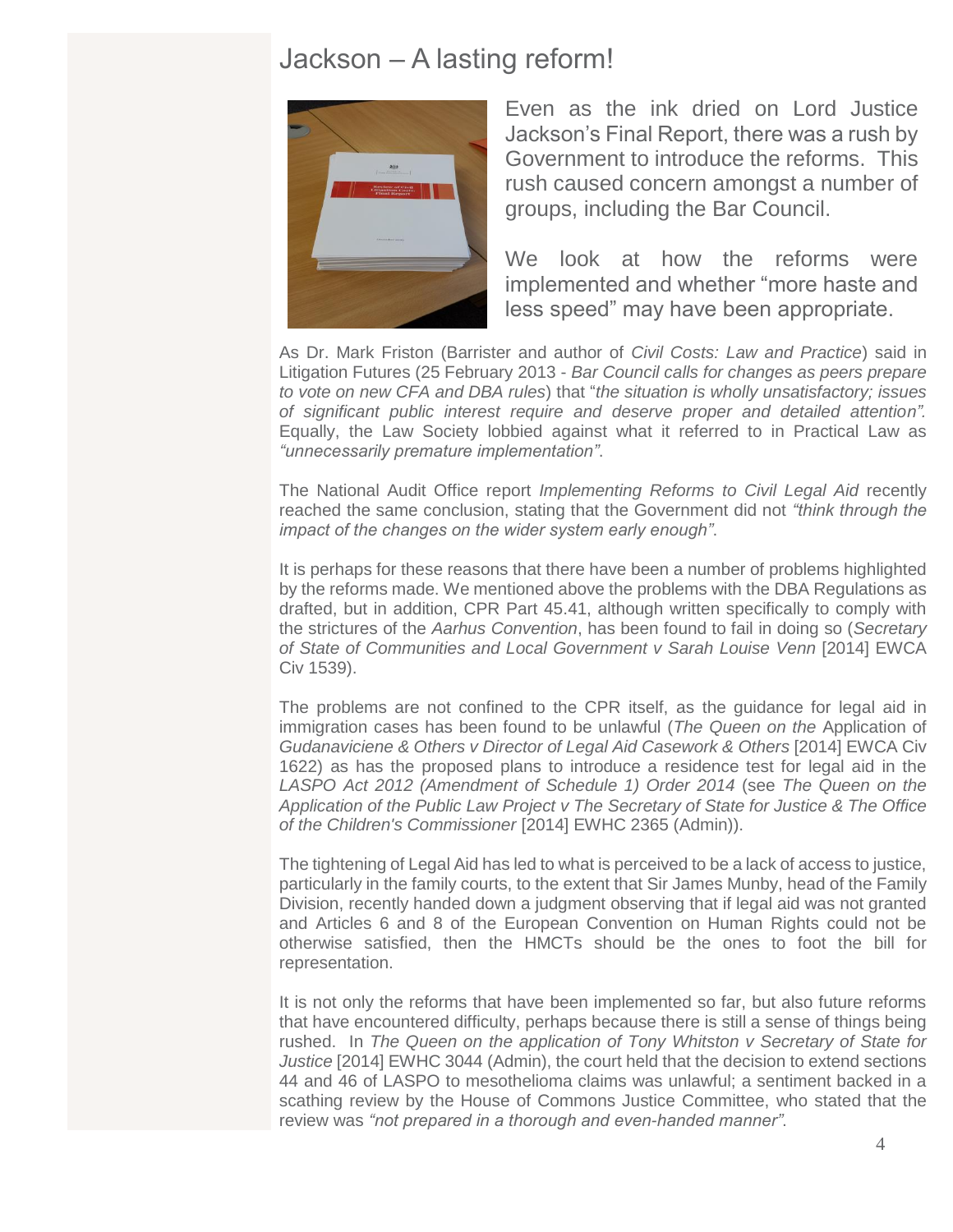In addition, the plans to reduce the Duty Provider Work contracts from 1,800 to 525 came under criticism after the Lord Chancellor failed to disclose reports by Otterburn and KMPG with the court finding that the failure made the decision *"so unfair as to result in an illegality"* (Burton, J in *The Queen on the application of London Criminal Courts Solicitors Association and Criminal Law Solicitors Association v The Lord Chancellor* [2014] EWHC 3020 (Admin)).

It is understandable, perhaps, that the Government wished to curtail the purse strings in a tight financial climate, however, as Amanda Finlay (The Low Commission vicechair and former Legal Services Strategy Director at the Ministry of Justice) observed *"in these days of austerity, we realise hard choices have to be made. But just cutting legal aid is not the answer. The problems still remain…"*

The Justice Select Committee has now been tasked with considering the *"Impact of the Changes to Civil Legal Aid under the Legal Aid, Sentencing and Punishment of Offenders Act 2012"* and is currently gathering evidence. A pattern is emerging from the evidence given to date of increased costs and a lack of justice. Indeed, when asked whether the proliferation of litigants in person was leading to miscarriages of justice, Lord Dyson confirmed that although he could not prove it, there was anecdotal evidence to suggest this was the case.

Legal challenges to the reforms may not be the only concerns, as Ursula Brennan (Permanent Undersecretary to the Ministry of Justice ) admitted to the House of Commons Public Accounts Committee that the reforms were rushed through with no time to research their impact. The National Audit Office report, however, concluded that *"there may also be costs to the wider public sector if people whose problems could have been resolved by legal aid-funded advice suffer adverse consequences to their health and wellbeing as a result of no longer having access to legal aid"*. This has been supported by a recent survey of 1,000 GPs in which many said that they are seeing patients now they would not have done before who have legal problems, particularly in the areas of benefits and housing, and of whom 88% said that their patient's health would suffer if they did not receive legal help.

It is also, therefore, not surprising that a number of recent surveys suggest that there is a lack of confidence in the reforms. IPSOS MORI, in a survey commissioned by Messrs. Hodge, Jones & Allen, found that 47% of the solicitors questioned felt that the reforms benefitted Government and business more than the individual and 83% considered that the justice system was not accessible to all. In addition, a survey commissioned by London Solicitor's Litigation Association found 74% of London solicitors thought the costs of litigation had increased, rather than decreased as a result of the reforms.

And the challenges are set to continue with the Law Society and the Criminal Law Solicitors' Association and London Criminal Courts Solicitors' Association promising that they will push for separate judicial reviews of the legal aid crime duty tender process.

As such, it would seem unlikely that these arguments will subside in the future and the question, then, that these issues raise is how long LASPO can 'stay the course' either at all or without further significant changes being necessary.

\_\_\_\_\_\_\_\_\_\_\_\_\_\_\_\_\_\_\_\_\_\_\_\_\_\_\_\_\_\_\_\_\_\_\_\_\_\_\_\_\_\_\_\_\_\_\_\_\_\_\_\_\_\_\_\_\_\_\_\_\_\_\_\_\_\_\_\_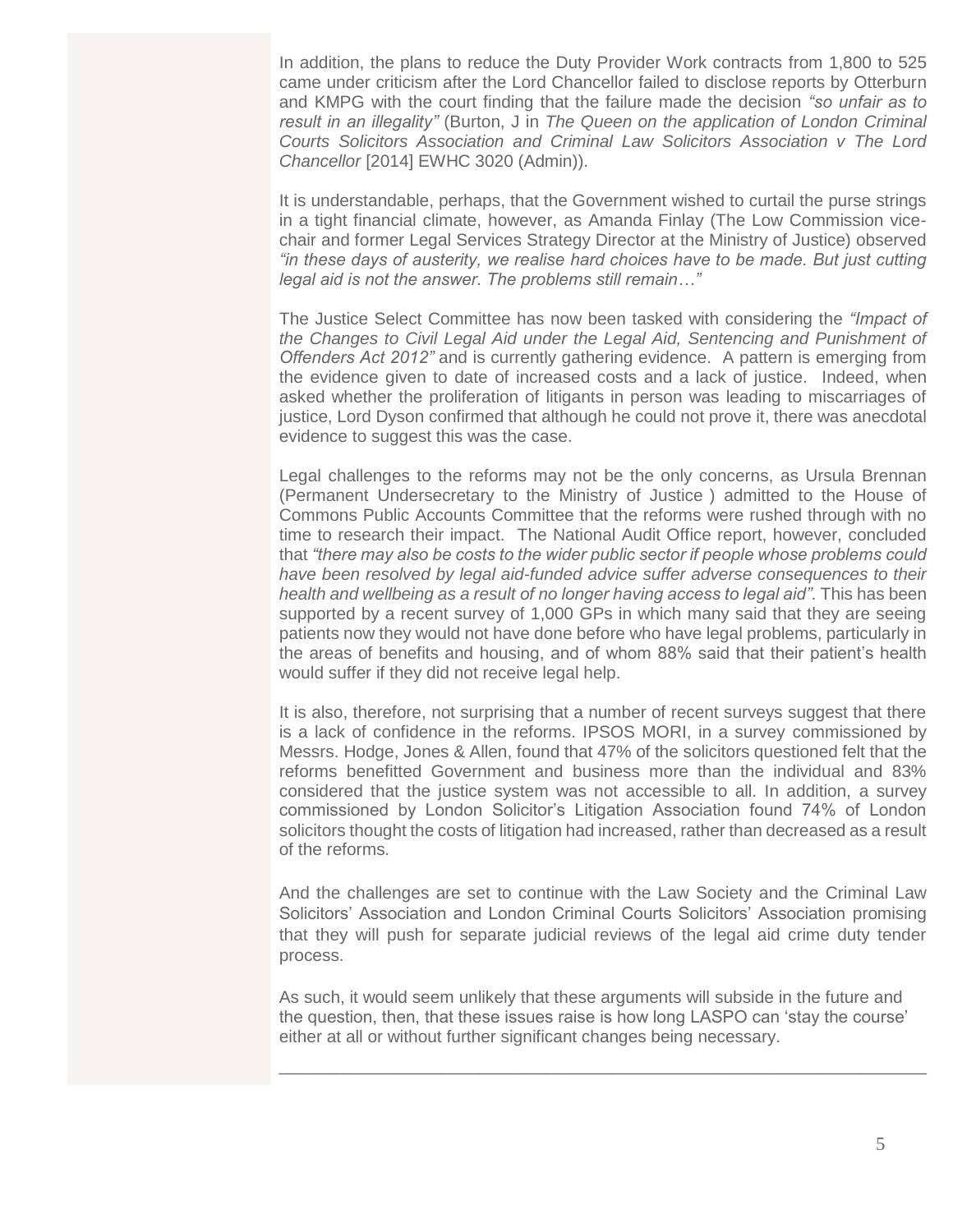### QOCS – The Devil in the Detail



As with so many other things in modern litigation, Qualified One-Way Costs Shifting (QOCS) is a child of the Jackson Reforms. In essence, QOCS was intended to do away with expensive ATE premiums and still provide a claimant with a certain level of protection from adverse costs orders where they have behaved appropriately.

Two types of order are provided for: orders against a claimant that can be enforced without permission; and orders against a claimant that can be enforced only with permission.

#### *Orders that can be enforced without permission*

CPR rule 44.14 states:

*(1) Subject to rules 44.15 and 44.16, orders for costs made against a claimant may be enforced without the permission of the court but only to the extent that the aggregate amount in money terms of such orders does not exceed the aggregate amount in money terms of any orders for damages and interest made in favour of the claimant.*

So, if the claimant was awarded £5,000 in damages and interest, but the defendant had also been awarded a costs order, the defendant could only recover up to £5,000. This may occur where a claimant has won overall but lost on interim applications, or where there is a partial costs order because the claimant lost on aspects of the case or failed to beat a Part 36 offer.

CPR rule 44.15 sets out other circumstances in which permission is not required:

*(1) Orders for costs made against the claimant may be enforced to the full extent of such orders without the permission of the court where the proceedings have been struck out on the grounds that—*

*(a) the claimant has disclosed no reasonable grounds for bringing the proceedings;*

*(b) the proceedings are an abuse of the court's process; or*

*(c) the conduct of—*

*(i) the claimant; or*

*(ii) a person acting on the claimant's behalf and with the claimant's knowledge of such conduct,* 

*is likely to obstruct the just disposal of the proceedings.*

Unlike those under 44.14, these orders are not subject to any limitations and can be enforced to the full extent of the costs awarded.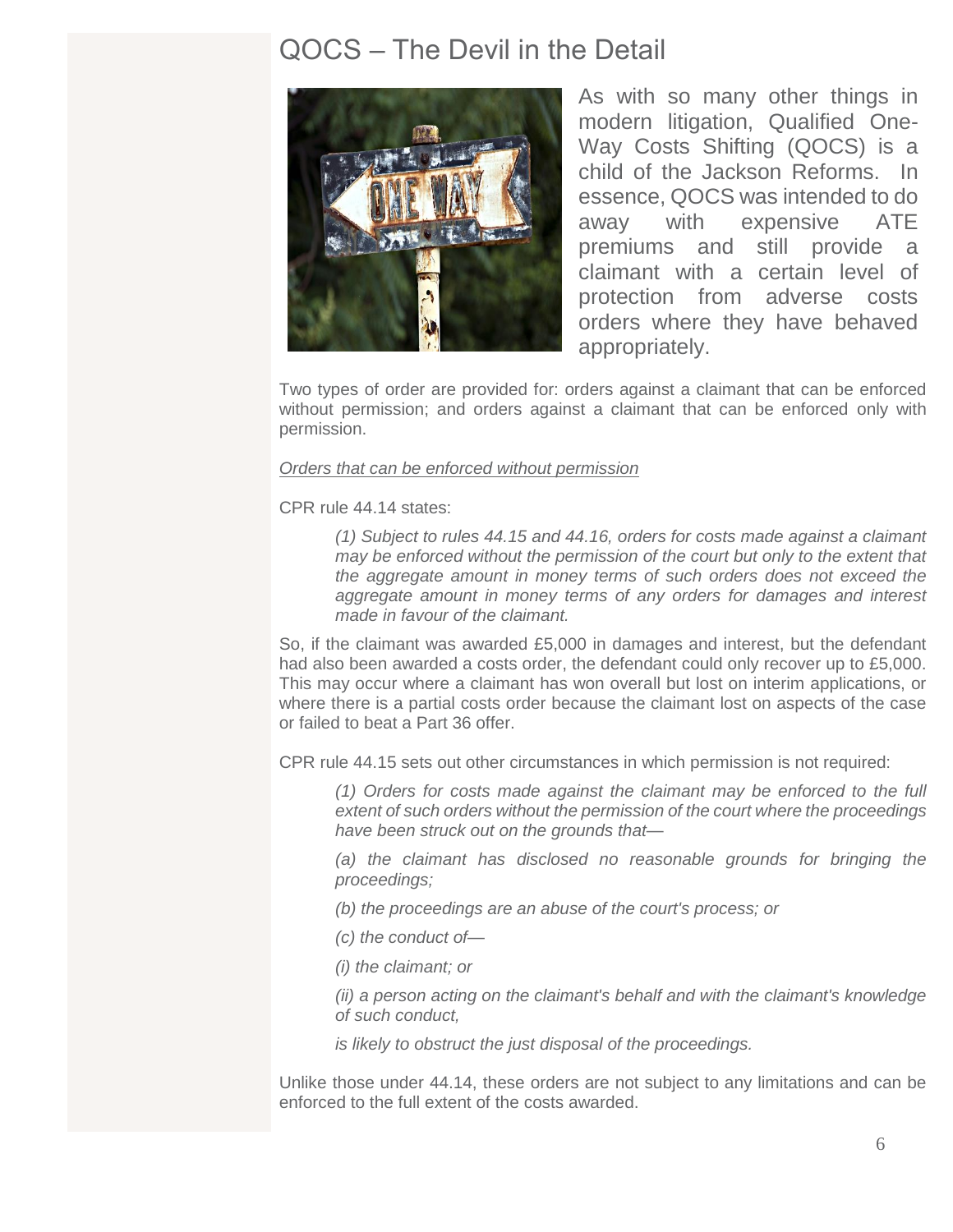#### *Orders where permission is required to enforce*

These fall under CPR rule 44.16. The first of these is:

*(1) Orders for costs made against the claimant may be enforced to the full extent of such orders with the permission of the court where the claim is found on the balance of probabilities to be fundamentally dishonest.*

Where the principle arguments are likely to lie with QOCS is in relation to *"fundamental dishonesty"*. Although fraud cases are likely to fall within this category, the use of the word fraud itself has not been employed, which would suggest that the drafters had a wider interpretation in mind. There is currently no definitive guidance on what this may amount to, however, although there have been no Appeal cases on the issue to date, there has been a case at County Court level.

*Gosling v Hailo (1) & Screwfix Direct (2)* concerned a claim for the use of a defective ladder made by the First Defendant and sold by the Second. Surveillance evidence obtained showed a different picture to that painted by the Claimant to the expert and in his witness statement and his pleaded case of £80,000 settled against the First Defendant for £5,000 and was discontinued against the Second Defendant. It was the Second Defendant who applied for the adverse costs order to be enforced against the Claimant on the grounds that the claim was fundamentally dishonest and was successful in doing so.

The principle set down in *Shah v Ul-Haq* ([2009] EWCA Civ 542) should be regarded as still being good law, and thus conduct would be limited to the Claimant's own case, and not, for example, where a Claimant fraudulently supported another's claim (i.e., providing evidence in support of a phantom passenger).

PD 12.4 sets out the time at which a finding of fundamental dishonesty will be made:

*(a) the court will normally direct that issues arising out of an allegation that the claim is fundamentally dishonest be determined at the trial;*

*(b) where the proceedings have been settled, the court will not, save in exceptional circumstances, order that issues arising out of an allegation that the claim was fundamentally dishonest be determined in those proceedings;*

*(c) where the claimant has served a notice of discontinuance, the court may direct that issues arising out of an allegation that the claim was fundamentally dishonest be determined notwithstanding that the notice has not been set aside pursuant to rule 38.4;*

*(d) the court may, as it thinks fair and just, determine the costs attributable to the claim having been found to be fundamentally dishonest.*

There is no current case law or guidance on what might amount to '*exceptional circumstances'* in PD 12.4(b). This will, therefore, be something that will need to be tested and formed through case law.

Fundamental dishonesty is not the only order for which permission to enforce is required. CPR rule 44.16 goes on to state:

*(2) Orders for costs made against the claimant may be enforced up to the full*  extent of such orders with the permission of the court, and to the extent that it *considers just, where—*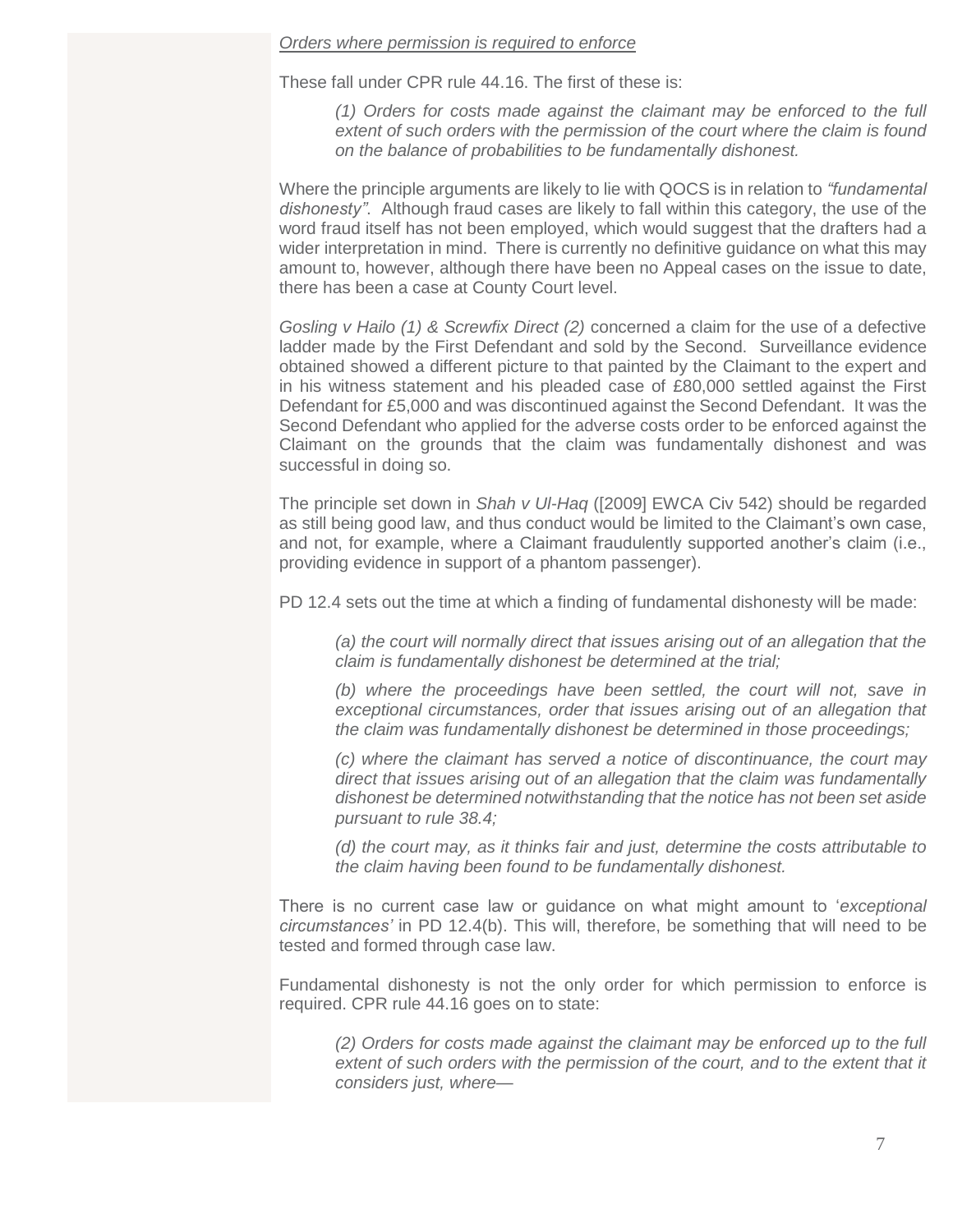*(a) the proceedings include a claim which is made for the financial benefit of a person other than the claimant or a dependent within the meaning of section 1(3) of the Fatal Accidents Act 1976 (other than a claim in respect of the gratuitous provision of care, earnings paid by an employer or medical expenses); or*

*(b) a claim is made for the benefit of the claimant other than a claim to which this Section applies.*

*(3) Where paragraph (2)(a) applies, the court may, subject to rule 46.2, make an order for costs against a person, other than the claimant, for whose financial benefit the whole or part of the claim was made.*

Guidance is provided in Practice Direction 12.2 as to a claim made for the *'financial benefit of another person'* under 44.16(2)(a) and includes "*subrogated claims and claims for credit hire"*, but not claims by relatives for personal care (PD 12.3). The PD goes on to illustrate the costs orders that may be made by the court in such a claim:

*12.5 The court has power to make an order for costs against a person other than the claimant under section 51(3) of the Senior Courts Act 1981 and rule 46.2. In a case to which rule 44.16(2)(a) applies (claims for the benefit of others)—*

*(a) the court will usually order any person other than the claimant for whose financial benefit such a claim was made to pay all the costs of the proceedings or the costs attributable to the issues to which rule 44.16(2)(a) applies, or may exceptionally make such an order permitting the enforcement of such an order for costs against the claimant;*

*(b) the court may, as it thinks fair and just, determine the costs attributable to claims for the financial benefit of persons other than the claimant.*

*12.6 In proceedings to which rule 44.16 applies, the court will normally order the claimant or, as the case may be, the person for whose benefit a claim was made to pay costs notwithstanding that the aggregate amount in money terms of such orders exceeds the aggregate amount in money terms of any orders for damages, interest and costs made in favour of the claimant.*

As with other proceedings, the court has free reign to order costs on the indemnity or standard basis and either by summary or detailed assessment (PD 12.7).

#### *When can a defendant enforce its order?*

If the defendant has obtained the order and either does not need, or has obtained permission, it can only be enforced at conclusion, as set out in CPR rule 44.14(2):

*Orders for costs made against a claimant may only be enforced after the proceedings have been concluded and the costs have been assessed or agreed.*

#### *To what cases does QOCS apply?*

QOCS applies to proceedings where damages are claimed for personal injury, under the FAA 1976 and includes claims for the benefit of an estate. It does not include applications for pre-action disclosure, which are therefore subject to the usual two-way costs regime (44.13(1)).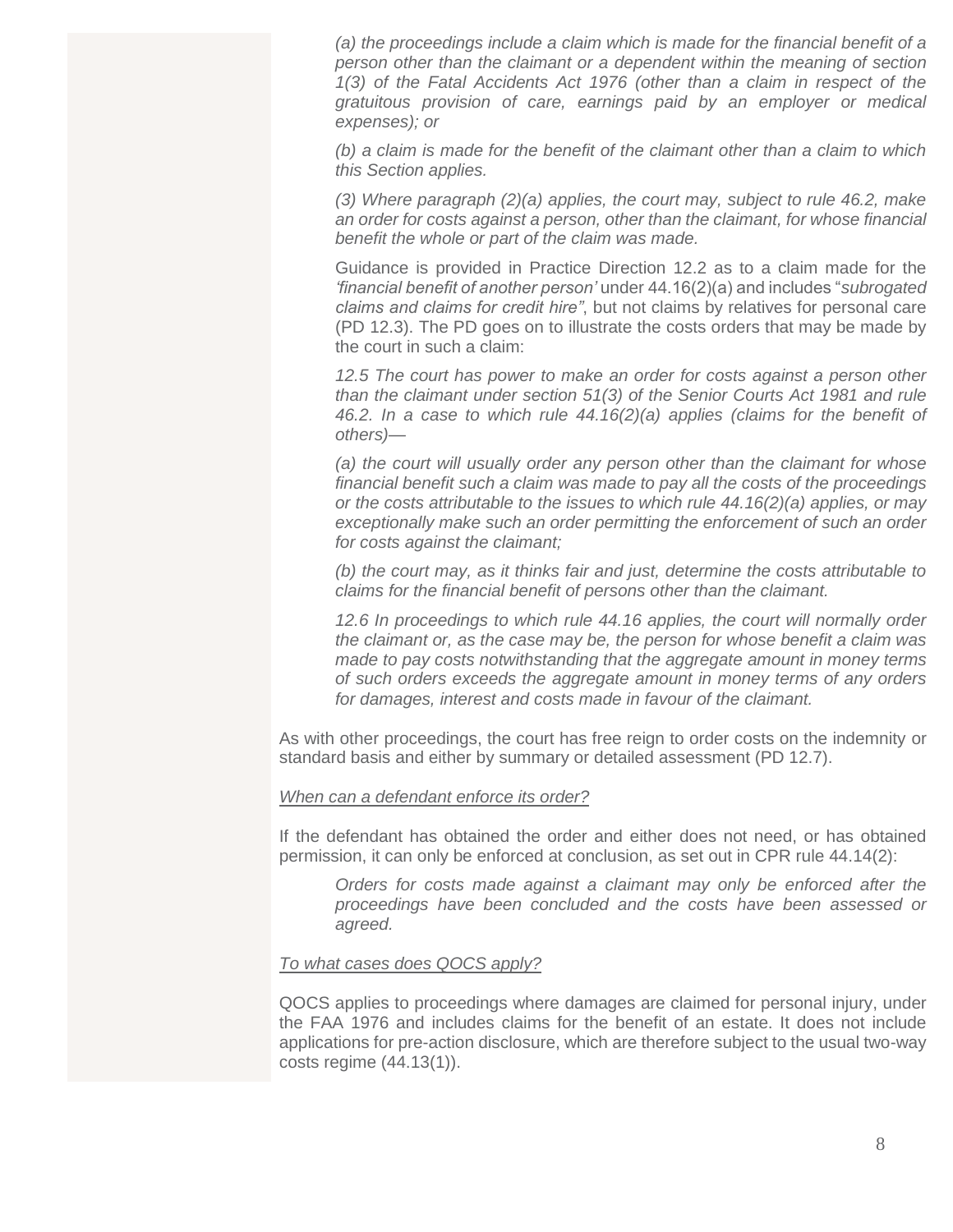The only Appeal case to date has been that of *Wagenaar v Weekend Travel Limited t/a Ski Weekend & Others* [2014] EWCA Civ 1105. One of the issues considered in that case was whether QOCS was retrospective.

The court pointed to the well-established principle that legislation concerned with matters of procedure "*are to be construed as retrospective unless there is a clear indication that that was not the legislature's intention"* (Lord Vos – para 30). Lord Vos went on to conclude that there was nothing in the rules relating to QOCS that would indicate they were not intended to be retrospective. There is only one exception set out in CPR rule 44.17. Thus, all claims, whether commenced prior to or after 1 April 2013 fall under the QOCS regime unless there is a pre-commencement funding arrangement in place.

#### *Conclusion*

Whilst QOCS may serve its primary function to protect a claimant from adverse costs orders, it is likely that at least in the near future, there will be an increase in litigation whilst concepts like 'fundamental dishonesty' and 'exceptional circumstances' are ironed out.

\_\_\_\_\_\_\_\_\_\_\_\_\_\_\_\_\_\_\_\_\_\_\_\_\_\_\_\_\_\_\_\_\_\_\_\_\_\_\_\_\_\_\_\_\_\_\_\_\_\_\_\_\_\_\_\_\_\_\_\_\_\_\_\_\_\_\_\_

## J-Codes Deconstructed



In his Final Report, Lord Justice Jackson considered the system of billing used in America would have benefits in England and Wales. But what does it mean?

From a technical perspective, J-Codes are Uniform Task Based Management System codes (UTBMS). In more layman terms, they are simply a code to define an item of work done (such as attending client, or reading medical report). The J-codes have three layers:

The Phase Code - This is not required for time entry and its purpose is to contain a series of predefined task-steps. In order to input the correct task code, fee earners will need to be aware of the Phase Code.

The Task Code - This is the first code in the two-part entry system and records *what* work was performed.

The Activity Code – This is the second code in the two-part entry system and records *how* the work was done.

A separate set of codes has been produced for expenses recording.

So, as an example, if a solicitor was to record an attendance on a medical expert, it would be entered as JH10 (Task Code) A114 (Activity Code) and the medical report fee would be X144.

However, it becomes more complicated when the codes are considered in more detail. Although it would apply in a number of circumstances, as an example, this article focuses on attendances on the client.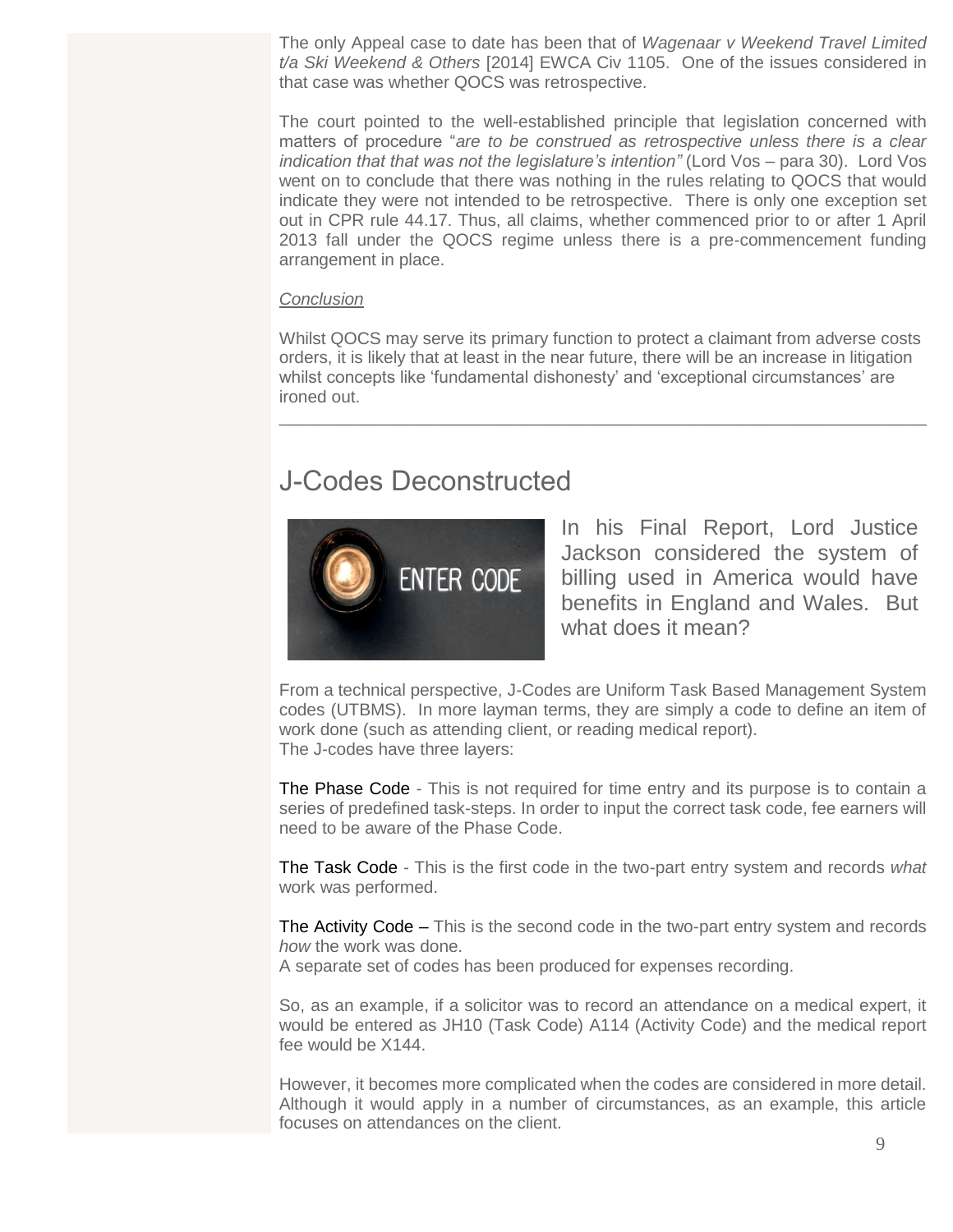If a solicitor wishes to record an attendance to discuss the medical report, they would record JH10, A106. If the solicitor then wishes to record an attendance to take a witness statement, it would be JG10, A106; an attendance relating to the Particulars would be JE10, A106 and so on, with the task code changing each time.

Problems arise when, for example, a solicitor wants to record an attendance with client to discuss liability issues alone. There is no relevant task code to record this, so what is the solicitor to put it under?

It is also not yet clear what would happen if there was a conference with counsel, say, relating to more than one issue (part 36 offers/settlement (JD20), medical evidence (JH10) and an application relating to evidence (JJ40)). Will solicitors now have to record each segment of the conference separately so that they can then transpose to the J-Code system?

The idea is that the new format bill will be more informative and provide more detailed information as to what the solicitor was doing. It is also intended to assist with budget preparation, with the task-codes being designed to harmonize with the budget headings so that, in theory, a single button can be pressed to produce a complete budget, statement of costs for trial, schedule, or bill. Thus, it is intended that there will be an ease of comparison between the budgets and the bills and that it will be easier to justify the solicitor's time.

For defendants, they may consider using the system in the way the Americans do – for solicitor and own client billing. Applying the aims of the codes in this alternative usage, it would be hoped that this would provide clients with greater detail, thus preventing many solicitor and own client disputes. Further, it would make it more difficult for a client to argue that they did not have enough information to determine whether the solicitor's charges were reasonable.

The J-Codes are not currently in use, but as the LEDES Oversight Committee has recently approved them, they are one step closer to inception. There is no evidence, however, that they will ever be compulsory.

At face value, then, this appears to be a more cumbersome system than the one that most solicitors currently use and is likely not to be welcomed by busy and over-worked practitioners. However, for those who embrace the J-Codes, they could have many advantages.

For some the catchphrase from the 1970's sitcom "*Soap*" may seem appropriate: "*Confused? You will be!"*

\_\_\_\_\_\_\_\_\_\_\_\_\_\_\_\_\_\_\_\_\_\_\_\_\_\_\_\_\_\_\_\_\_\_\_\_\_\_\_\_\_\_\_\_\_\_\_\_\_\_\_\_\_\_\_\_\_\_\_\_\_\_\_\_\_\_\_\_